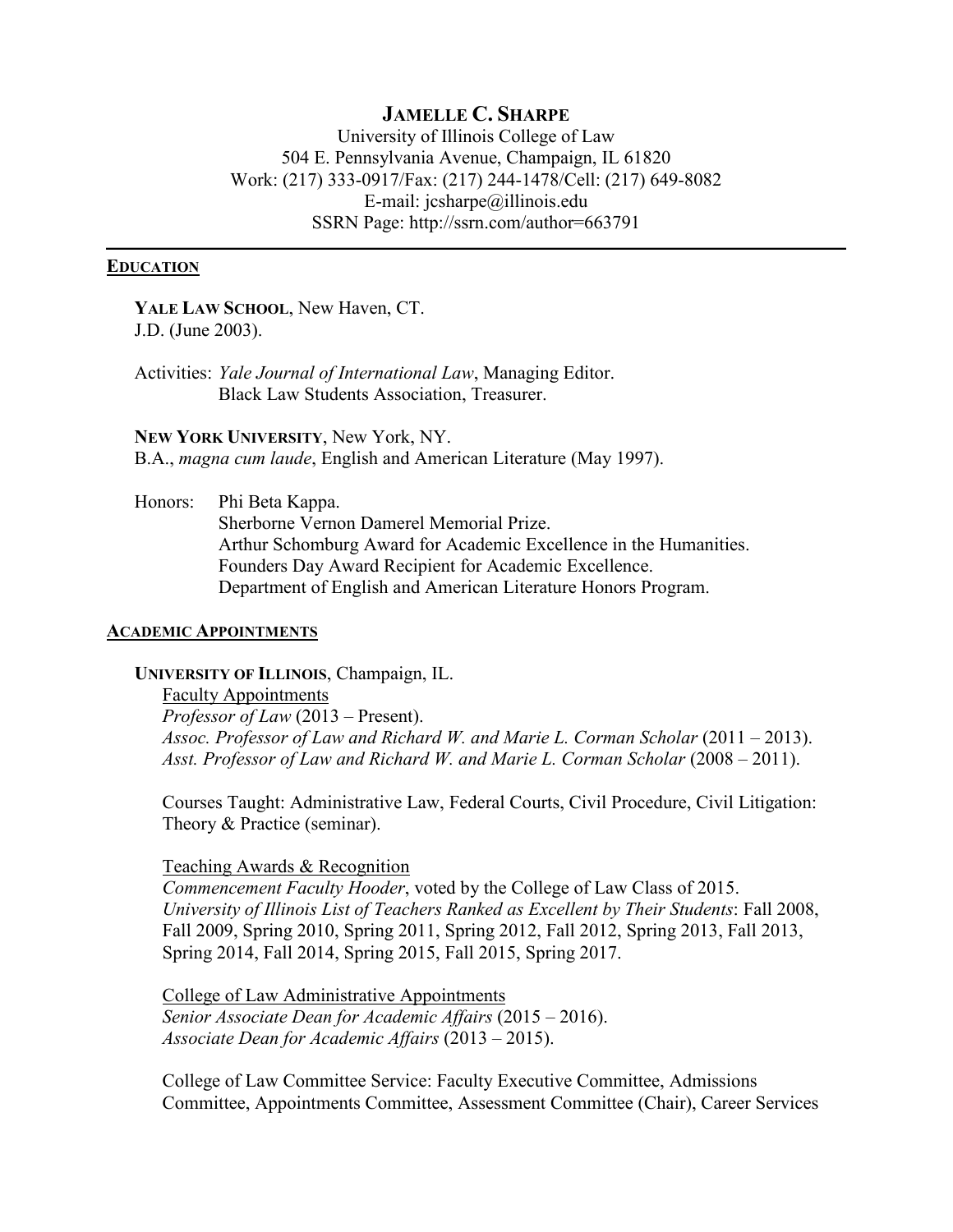Committee, Curriculum Committee, Lectures & Symposia Committee, Promotion & Tenure Committee, Executive Assistant Dean for Career Development Search Committee, Law Library Director Search Committee, Assistant Dean for Admissions & Financial Aid Search Committee, Reference Law Librarian Search Committee, Legal Writing Instructor Search Committee Faculty Awards Committee.

Campus-Level Administrative Appointments *Provost Fellow* (January 2017 – December 2017). *CIC Academic Leadership Program Fellow* (2015 – 2016).

Campus and University System Committee Service: Consensual Relationship Policy Task Force (Chair), Budget Reform Steering Committee, Diversity Realized at Illinois Through Visioning Excellence ("DRIVE") Committee, Graduate College Dean Search Committee, Enrollment Management Strategy Working Group, Background Check Policy Working Group, Administrative Working Group on Immigration, Assistant Provost for Academic Administration Search Committee, Assistant Director for Global Relations Search Committee.

Other Service: AALS Conflict of Laws Section (Chair), AALS Legislation Section (Executive Committee), University of Illinois Gamma Chapter of Phi Beta Kappa (President).

**THE UNIVERSITY OF CHICAGO LAW SCHOOL**, Chicago, IL.

*Bigelow Fellow & Lecturer in Law* (2006 – 2008).

Courses Taught: Legal Research & Writing, Civil Litigation: Theory and Practice (seminar).

#### **PUBLICATIONS & WORKS IN PROGRESS**

ADMINISTRATIVE LAW: A LIFECYCLE APPROACH (Aspen Casebook Series, in contract with Wolters Kluwer).

*Delegation and Its Discontents*, 64 WAYNE L. REV. 185 (2018) (invited symposium article).

*Judging Congressional Oversight*, 65 ADMIN. L. REV. 183 (2013).

*Legislating Preemption*, 53 WM. & MARY L. REV. 163 (2011).

*Toward (A) Faithful Agency in the Supreme Court's Preemption Jurisprudence*, 18 GEO. MASON L. REV. 367 (2011).

*Beyond Borders: Disassembling the State-Based Model of Federal Forum Fairness*, 30 CARDOZO L. REV. 2897 (2009).

*The Contracts Clause*, *in* THE ENCYCLOPEDIA OF THE SUPREME COURT OF THE UNITED STATES (David S. Tanenhaus ed., 2008).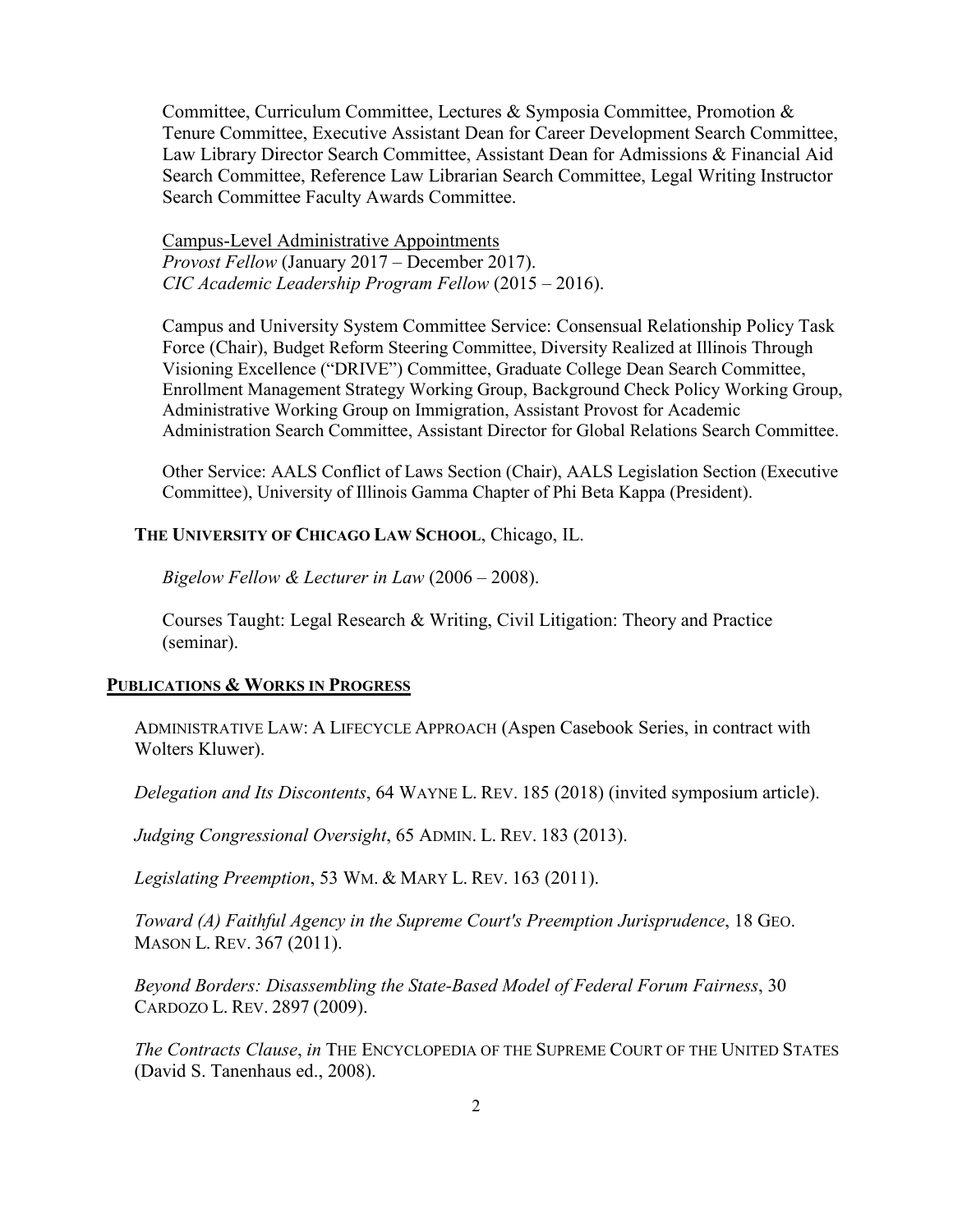### **PRESENTATIONS & CONFERENCES**

*President Trump, Immigration, and the Constitution*, Champaign-Urbana Immigration Forum, The University YMCA, Urbana, IL, October 10, 2017 (invited public lecture).

*The President's Immigration Power*, Conference on Immigration, Migration, Refugees, and the 2016 Elections, co-hosted by the Women & Gender in Global Perspectives Program, the Department of Sociology, and the School of Social Work, Urbana, IL, September 26, 2016 (invited).

*Judging Congressional Oversight*, New Voices in Administrative Law Program, hosted by the AALS Administrative Law Section, AALS Annual Meeting, New Orleans, LA, January 2013 (invited).

*Judging Congressional Oversight*, The John Mercer Langston Workshop, hosted by Suffolk University Law School, Boston, MA, June 29, 2012 (invited).

*Judging Congressional Oversight*, Duke Law School Culp Colloquium, Duke University School of Law, Durham, NC, May 10, 2012 (invited).

*Judging Congressional Oversight*, Faculty Workshop Series, University of Cincinnati College of Law, Cincinnati, OH, April 20, 2012 (invited).

*Legislating Preemption*, Northwestern University School of Law Faculty Workshop Series, Chicago, IL (February 17, 2011).

Workshop Organizer and Presenter, *Legislating Preemption*, Junior Faculty Federal Courts Workshop, hosted by University of Illinois College of Law, Chicago, IL (October 7-8, 2010).

*Legislating Preemption*, University of Illinois College of Law Faculty Roundtable Series, Champaign, IL (September 7, 2010).

*Legislating Preemption*, Law and Society Association 2010 Annual Meeting, Chicago, IL (May 27, 2010).

*Toward (A) Faithful Agency in the Supreme Court's Preemption Jurisprudence,* University of Missouri School of Law Faculty Workshop Series, Columbia, MO (April 23, 2010).

*Toward (A) Faithful Agency in the Supreme Court's Preemption Jurisprudence,* Chicago-Kent College of Law Faculty Workshop Series, Chicago, IL (March 30, 2010).

*Toward (A) Faithful Agency in the Supreme Court's Preemption Jurisprudence, University of* Illinois College of Law Faculty Roundtable Series, Champaign, IL (February 17, 2010).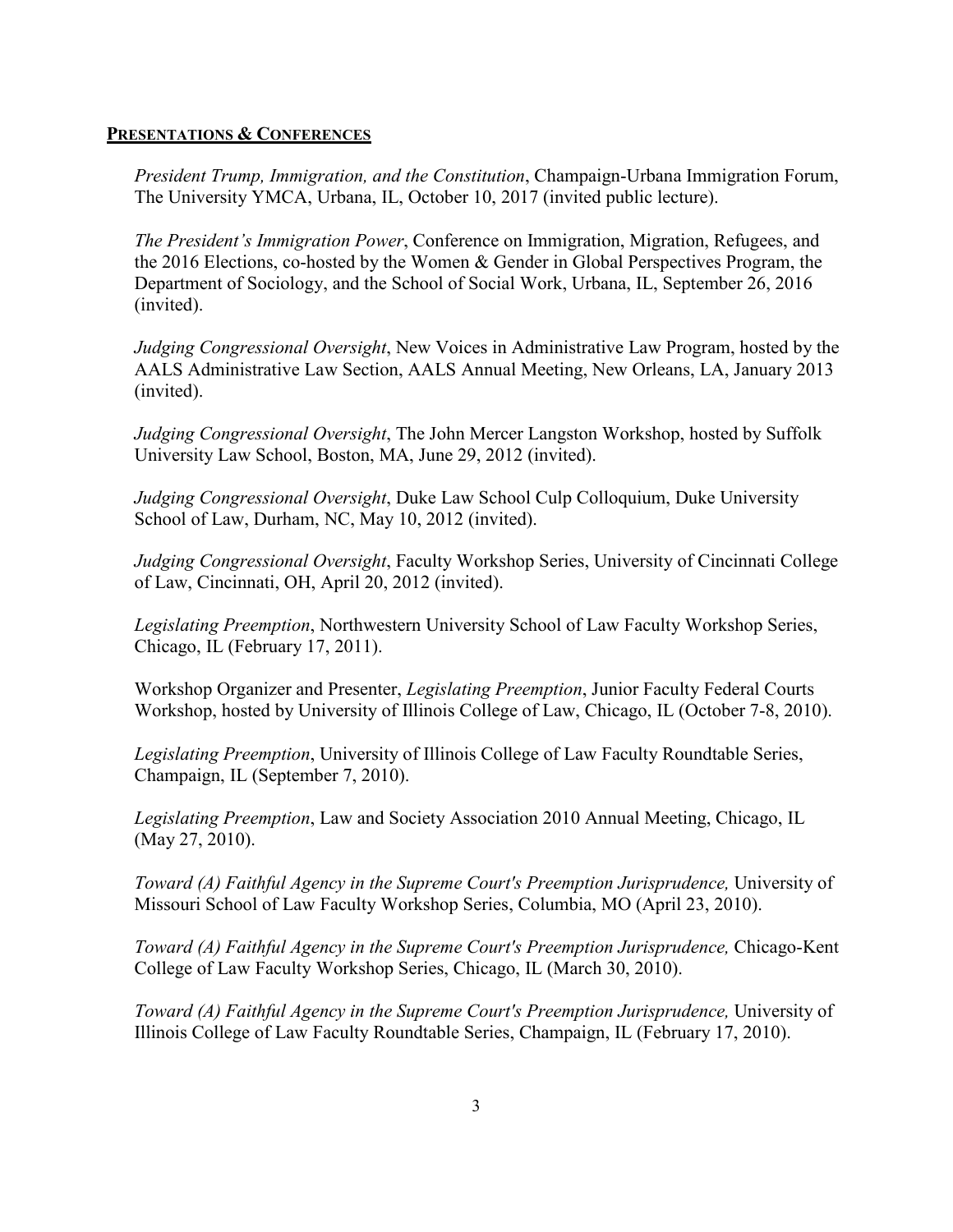*Toward (A) Faithful Agency in the Supreme Court's Preemption Jurisprudence*, Washington University in St. Louis School of Law Junior Faculty Roundtable Series, St. Louis, MO (February 12, 2010).

Moderator, Federal Courts & Civil Procedure Workshop, Big Ten Untenured Law Faculty Conference, University of Illinois College of Law, Champaign, IL (August 3, 2009).

*Solace for the Injured: Personal Dignity, Product Liability, and Agency Preemption*, University of Illinois College of Law Faculty Retreat, Champaign, IL (May 14, 2009).

*Solace for the Injured: Personal Dignity, Product Liability, and Agency Preemption*, Midwestern People of Color Legal Scholarship Conference, The University of Iowa College of Law, Iowa City, IA (May 8, 2009).

*Solace for the Injured: Personal Dignity, Product Liability, and Agency Preemption*, Faculty Workshop, Notre Dame Law School, South Bend, IN (May 1, 2009).

Panel Moderator, Illinois-Kent Faculty Colloquium, University of Illinois College of Law, Champaign, IL (October 24, 2008).

*Beyond Borders: Disassembling the State-Based Model of Federal Forum Fairness*, University of Chicago Law School, Legal Scholarship Workshop, Chicago, IL (May 8, 2007).

*Beyond Borders: Disassembling the State-Based Model of Federal Forum Fairness*, Midwestern People of Color Legal Scholarship Conference hosted by Washington University in St. Louis School of Law, St. Louis, MO (April 13, 2007).

## **ADDITIONAL PROFESSIONAL EXPERIENCE**

**HON. GERALD B. TJOFLAT, U.S. COURT OF APPEALS FOR THE ELEVENTH CIRCUIT**, Jacksonville, FL (2005 – 2006). *Law Clerk.*

Researched, drafted, and edited published opinions, attended oral arguments, assisted judge in analyzing various legal issues.

**CRAVATH, SWAINE & MOORE LLP**, New York, NY (Summer 2002, 2003 – 2005). *Litigation Associate.*

Prepared, defended, and deposed domestic and foreign witnesses in New York State contract dispute. Corresponded daily with clients and opposing counsel regarding discovery requests, discovery response deadlines, and motion filing deadlines. Researched, drafted, and filed complaints, answers, motions to dismiss, and summary judgment motions. Drafted interrogatories and memoranda of law.

**U.S. DEPARTMENT OF JUSTICE**, Washington, DC (Summer 2001).